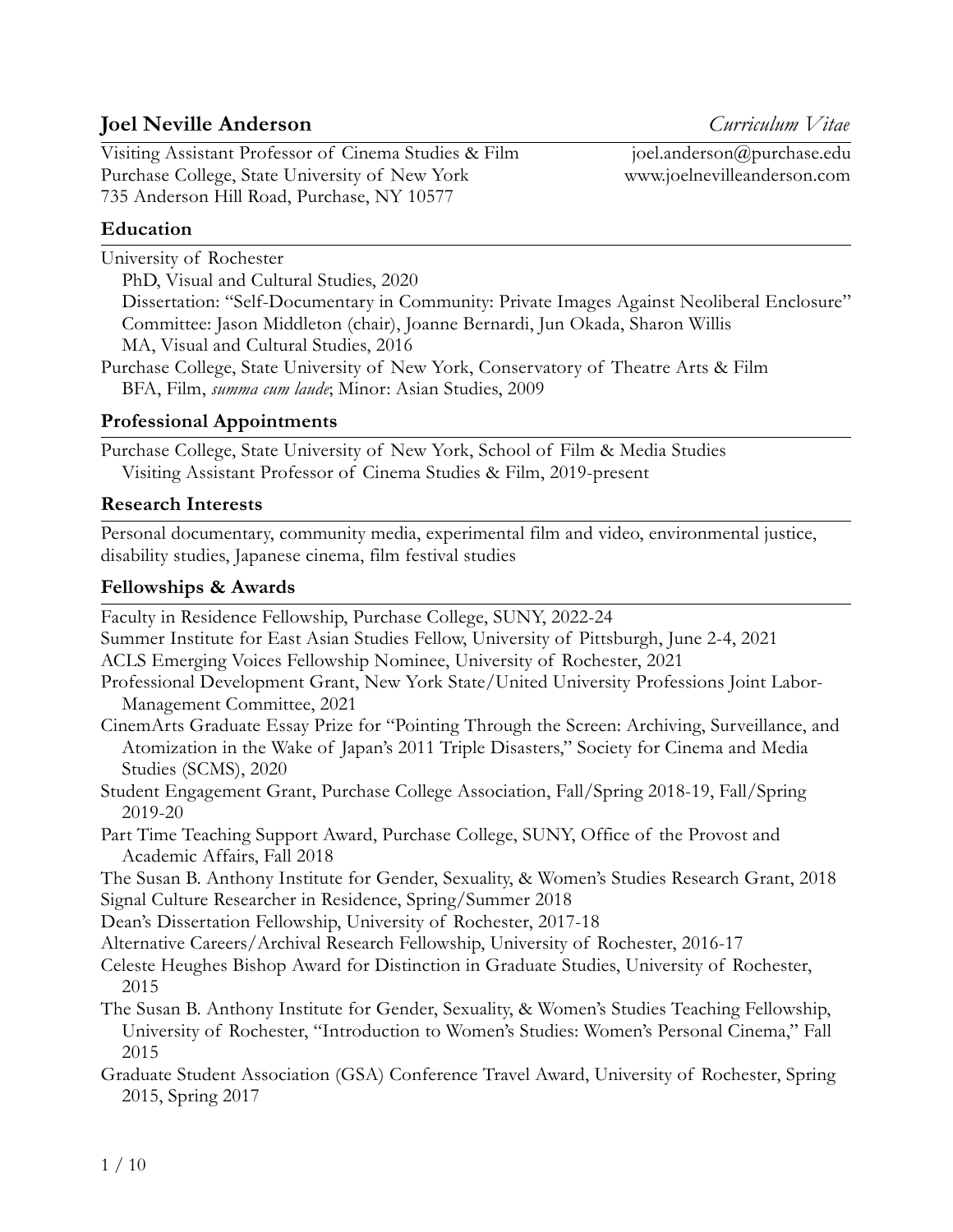Robert Flaherty Film Seminar Fellow, 2013

Vice Provost and Dean of Graduate Studies Travel Grant, University of Rochester, 2013

University of Rochester Graduate Research Showcase Award for "Cinema in reconstruction: Japan's post-3.11 documentary," 2013

President's Award for Achievement in Conservatory of Theatre Arts & Film, Purchase College, SUNY, 2009

Special Achievement Award for Junior thesis, *Man Alive*, Purchase College, SUNY, 2008

Dean's Scholar Award, Purchase College, SUNY, 2008-09

Merit Scholarship, Purchase College, SUNY, 2008-09

Academic Competitiveness Grant, Purchase College, SUNY, 2006-07

Institutional Scholarship, Purchase College, SUNY, 2005-08

### **Publications**

Journal Articles

- "Home Birth, World Cinema: Kawase Naomi's Films in Circulation." "Feminist Approaches in Women's First Person Documentaries from East Asia" special issue edited by Kiki Tianqi Yu and Alisa Lebow, *Studies in Documentary Film* 14, no. 1 (2020): 50-62. (Peer-reviewed.)
- "(Community) Video Art: DCTV's Expanded Documentary Practice." *Millennium Film Journal* 65 (Spring 2017): 38-45.

Book Chapters

- "Tracking Dissensus: Between Script Translation and Post-Produced Documentary Sound." In *Essay Films and Narrative Techniques*, edited by Romana Turina and Kiki Tianqi Yu. 2023. (In progress.)
- "The Art of LaToya Ruby Frazier and Holding Space in Social Documentary." In *The Documentary Moment*, edited by Joshua Malitsky and Patrik Sjöberg. Bloomington: Indiana University Press, 2022. (In progress.)
- "Pointing Through the Screen: Archiving, Surveillance, and Atomization in the Wake of Japan's 2011 Triple Disasters." In *Routledge Handbook of Japanese Cinema*, edited by Joanne Bernardi and Shota T. Ogawa. New York: Routledge, 2020. (Winner of CinemArts Graduate Essay Prize.)

"Cinema in Reconstruction: Japan's Post-3.11 Documentary." In *Film on the Faultline*, edited by Alan Wright. Chicago: University of Chicago Press, 2015. (Peer-reviewed.)

Book Reviews

- Review of *'My' Self on Camera: First Person Documentary Practice in an Individualising China* (2019) by Kiki Tianqi Yu. *Alphaville* (2022). (In progress.)
- Review of *Immediations: The Humanitarian Impulse in Documentary* (2017) by Pooja Rangan. *Afterimage: The Journal of Media Arts and Cultural Criticism* 45, nos. 2 & 3 (2018): 62-63.
- Review of *Radiation Brain Moms and Citizen Scientists: The Gender Politics of Food Contamination after Fukushima* (2016) by Aya Hirata Kimura. *International Feminist Journal of Politics* 19, no. 4 (2017): 545-547.

Festival & Exhibition Reports

"My First Flaherty." In *Flash Flaherty: Tales from a Film Seminar*, edited by Patricia R. Zimmermann and Scott MacDonald. Bloomington: Indiana University Press, 2021. (Originally published in a companion blog to *The Flaherty: Decades in the Cause of Independent Cinema* [Indiana University Press, 2017], ed. Zimmermann and MacDonald. September 8, 2017.)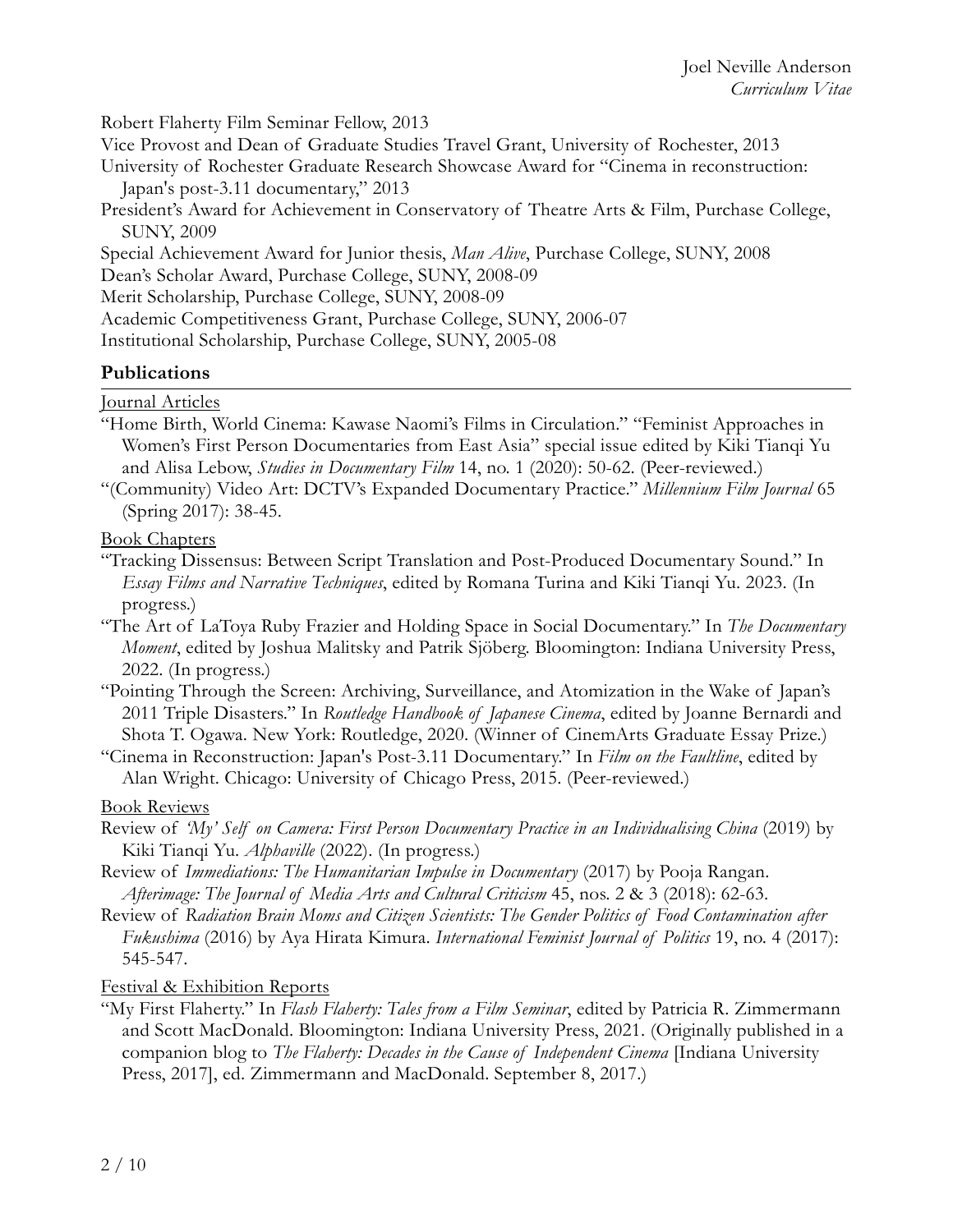- "Queens International Speaks Volumes About a Borough that Welcomes the World." *Hyperallergic*. February 21, 2019.
- "A City of Cinema Perseveres: The 15th Yamagata International Documentary Film Festival." *Senses of Cinema* 85 (December 2017).
- Festival Focus: JAPAN CUTS. In *Directory of World Cinema: Japan 2*, edited by John Berra. Chicago: University of Chicago Press, 2012.

**Interviews** 

- "The One-Meter Rule: An Interview with Kazuo Hara and Sachiko Kobayashi." *The 65th Robert Flaherty Film Seminar Catalogue*. New York: World Records, 2019.
- Interview with Nedda Ahmed and Chris Cagle on video streaming and library collections. *Aca-Media* (monthly podcast from *The Journal of Cinema and Media Studies*). July 2019.

"*Sennan Asbestos Disaster*: Kazuo Hara Discusses His First Film in 10 Years." *MUBI Notebook*. November 21, 2017. (Reprinted in *DOCU-YAMA LIVE!* [ドキュ山 LIVE!]. January 19,

2018.)

- Interview with Nicholas Mirzoeff on *How to See the World: An Introduction to Images, from Self-Portraits to Selfies, Maps to Movies, and More* (Basic Books, 2016). *Aca-Media* (monthly podcast from *The Journal of Cinema and Media Studies*). May 2016.
- Interview with Jun Okada on *Making Asian American Film and Video: History, Institutions, Movements* (Rutgers University Press, 2015). *Aca-Media* (monthly podcast from *The Journal of Cinema and Media Studies*). December 2015.

Essays & Film Reviews

- Review of "SHITAMACHI: Tales of Downtown Tokyo" at Film Forum in "Best of 2019: Our Top NYC Art Shows." *Hyperallergic*. December 10, 2019.
- "Yamagata Film Criticism Workshop Discussion on *Another Year* (2016)." With Chris Fujiwara, Quyen Nguyen, Chanon Kenji Praepipatmongkol, and Becca Voelcker. *DOCU-YAMA LIVE!* [ドキュ山 LIVE!]. October 9, 2017.
- "Let's Use the Art Strike to Hold Cultural Institutions Accountable." *Hyperallergic*. January 19, 2017.

*Screen Slate* articles: *The Actor* (2015). 2016-present.

- "The infant and the cadaver: Paul Schrader's films and criticism." In *Directory of World Cinema: American Independent 3*, edited by John Berra. Chicago: University of Chicago Press, 2016. (Reprinted in *MUBI Notebook*. July 6, 2018.)
- **"**Mitsuo Yanagimachi: Currents of dissent and modes of social critique." In *Directory of World Cinema: Japan 3*, edited by John Berra. Chicago: University of Chicago Press, 2015.
- "In-flight viewing." *InVisible Culture: An Electronic Journal for Visual Culture* (IVC). September 7, 2015.
- Profile of Hal Hartley, reviews of *The Indian Runner* (1991), *Laws of Gravity* (1992), *The Limits of Control* (2009). In *Directory of World Cinema: American Independent 2*, edited by John Berra. Chicago: University of Chicago Press, 2013.
- "Drift compatibility: Pacific Rim and the international blockbuster." *InVisible Culture: An Electronic Journal for Visual Culture* (IVC). September 7, 2013.
- Reviews of *The Blood of Rebirth* (2009), *Blue Spring* (2001), *Merry Christmas, Mr. Lawrence* (1983), *The Munekata Sisters* (1950). In *Directory of World Cinema: Japan 2*, edited by John Berra. Chicago: University of Chicago Press, 2012.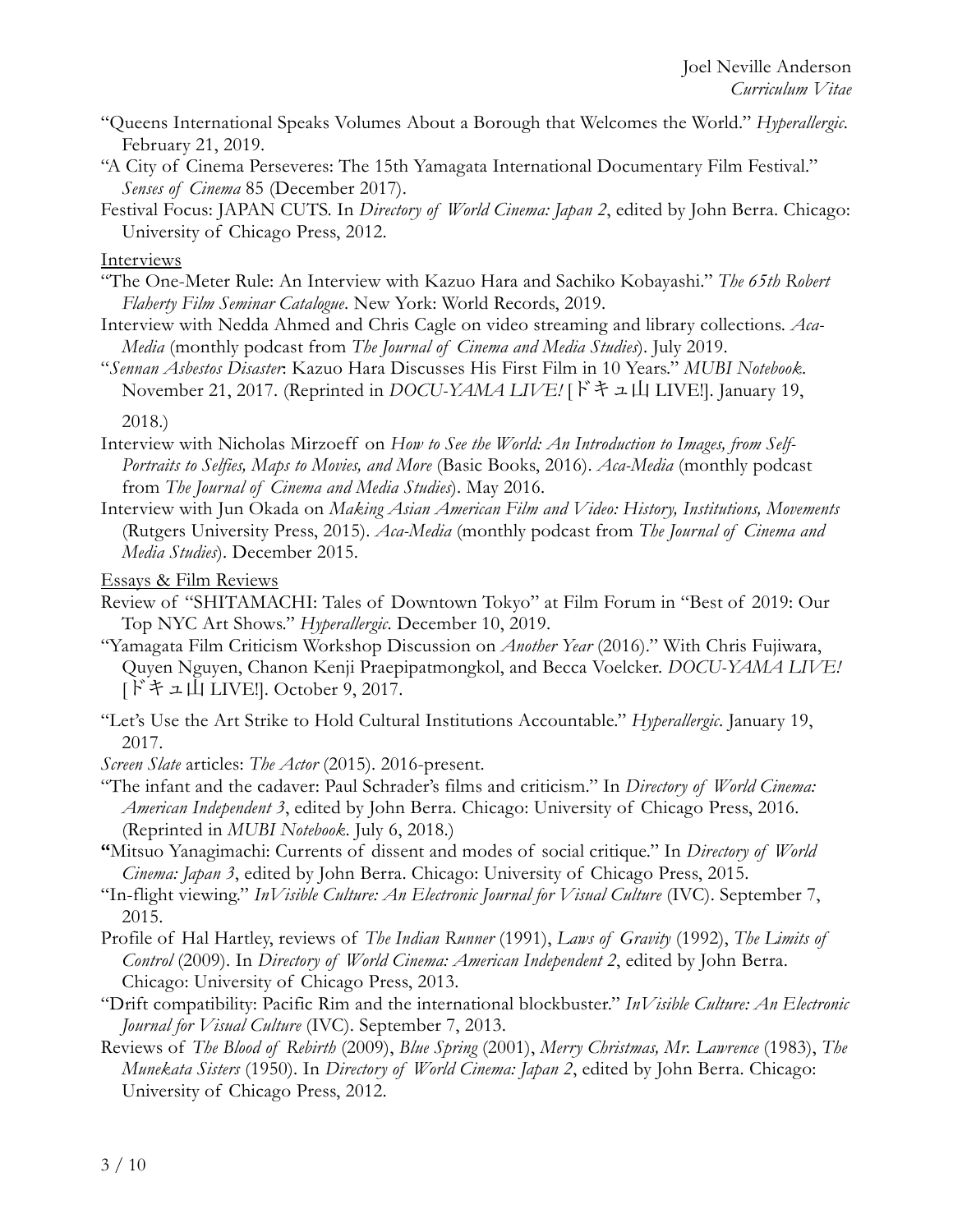Film reviews and essays. *Cinespect*. 2010-12.

Video Essays

"Hara Double at the Brattle." "Film Festivals: Aftermaths and Beyond," guest-edited by Dîna Iordanova, *Frames Cinema Journal* 13 (May 2018).

Encyclopedia Entries

- Encyclopedia entries for Shinji Aoyama, *Cure* (1997), *Doppelgänger* (2003), *Killers* (2014). In *The Encyclopedia of Japanese Horror Films*, edited by Salvador Jimenez Murguía. Lanham, MD: Rowman & Littlefield Publishers, 2016.
- Encyclopedia entries for André Bazin, Mikio Naruse, and *Tokyo Story* (1953). In *Routledge Encyclopedia of Modernism*, edited by Stephen Ross. New York: Routledge, 2016. (Peer-reviewed.) Wiki contributor. *Japanese Women Behind the Scenes*. Project leader: Cathy Munroe Hotes. 2011-2014.

#### **Conferences & Symposia**

Conference Participation

- "Tracing Pre-Histories of Nuclear Disaster Between Japan and Unceded Territories of North America: On Takeuchi Kota's *Blind Bombing, Filmed by a Bat* (2020)," as fellow in Summer Institute for East Asian Studies: "Media and Mediation in East Asia: Assemblages and Global Flows," Asian Studies Center, University of Pittsburgh, June 2-4, 2021
- "Pointing Through the Screen: Archiving, Surveillance, and Atomization in the Wake of Japan's 2011 Triple Disasters," panel: "Redefining Cinema Research and Pedagogy: Workshopping The *Routledge Handbook of Japanese Cinema*," Association for Asian Studies (AAS), March 21-26
- "Suspended Translations and Research-based Moving Image Art," panel: "Experiments in an Open Terrain: Exhibiting Film and Video After Expanded Cinema;" auditor of "Media Histories of Care" seminar, Society for Cinema and Media Studies (SCMS), March 17-21, 2021
- "Suspended Translations and Research-based Moving Image Art," panel: "Experiments in an Open Terrain: Exhibiting Film and Video After Expanded Cinema;" auditor of "Refracting Global Art and Political Cinema through the Lens of the Indian New Wave" seminar, Society for Cinema and Media Studies (SCMS), April 1-5, 2020 (Cancelled: COVID-19)
- "Floating Invaders: Autonomous Vehicles in the Unceded Territories of Nuclear Warfare's Pre-History," panel: "Cinema and Ecology in Japan;" participant in "Cinema, Media, and Self-Images" seminar, Society for Cinema and Media Studies (SCMS), March 13-17, 2019
- "LaToya Ruby Frazier and the Place of the Artist in Social Documentary," panel chair: "Circulating Subjectivities and the Political Environments of Documentary," Visible Evidence XXV, Center for Documentary Research and Practice, Indiana University, Bloomington, Indiana, August 8-11, 2018
- Open Engagement Conference Scholarship, Queens Museum, May 10-13, 2018
- Participant in "Working with/for Community Media" component of "Documentary Storymaking and Community Media" strategy session, Our (Digital) Humanity: Storytelling, Media Organizing and Social Justice Conference, Lehigh University, Bethlehem, Pennsylvania, April 20-22, 2018
- "Whales and Documentaries: Neoliberal Consumption on the Environmental Film Festival Circuit," panel: "Media, Ecology, and the Environment;" auditor of "Critical Ethnic Studies and Cinema and Media Studies" seminar, Society for Cinema and Media Studies (SCMS), March 14-18, 2018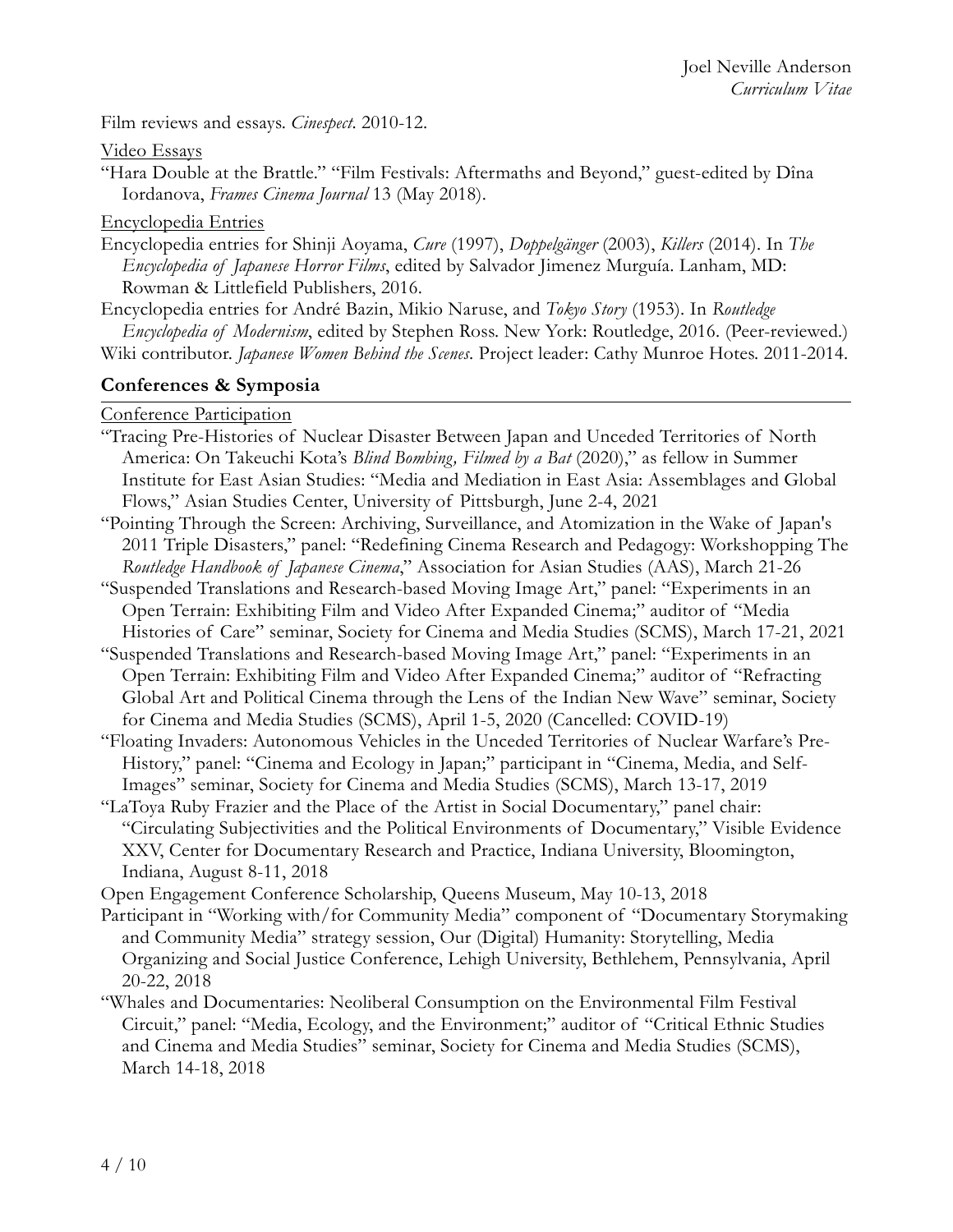- Yamagata Film Criticism Workshop Participant, Yamagata International Documentary Film Festival 2017
- "Unpaid R&D: Community Media and TV Documentary," panel chair: "The New Political Subject: Documentary Form as Social Formation in the 21st Century," Visible Evidence XXIV, Alianza Francesa and Borges Cultural Center, Buenos Aires, August 2-6, 2017
- "Narcissism and Community Video," 4th International Association for Visual Culture Biennial Conference, Boston University, September 29-October 1, 2016
- "Post-3/11 Visual Practices," "To the Future, With Regrets: Film as a Record of the Anthropocene" workshop, Visible Evidence XXIII, Montana State University, August 11-14, 2016
- "Visual Practices of Exposure Post-3/11," [image here] Film and Visual Studies Conference and Exhibition, Harvard University Carpenter Center for the Visual Arts, April 7-10, 2016
- "Circuits of Performance and Engagement: Public Access Video Art and Community Video," panel co-chair (with Jun Okada): "Identity and Experimentation in the Public Sphere: 1970s Transnational Asian/Middle Eastern Film/Video," Society for Cinema and Media Studies (SCMS), March 30-April 3, 2016
- "Giving a picture, and pointing at the screen: the circulation of domestic portraiture following Japan's triple disaster of 2011," lightning round at Personal Digital Archiving Conference, Moving Image Archiving and Preservation (MIAP), New York University, April 24-26, 2015
- "The national body and cinema's prosthesis: disability and affective production in Hara Kazuo's documentary encounters," Society for Cinema and Media Studies (SCMS), March 25-29, 2015
- "Home birth, world cinema: Kawase Naomi's experimental personal documentaries," 22nd Annual Susan B. Anthony Institute for Gender & Women's Studies International Graduate Conference: Between Identities and Environments, University of Rochester, March 19-20, 2015
- "The national body and cinema's prosthesis: disability and affective production in Hara Kazuo's documentary encounters," University of Rochester Disability Studies Cluster Symposium Complicating Normalcy: Disability, Technology, and Society in the Twenty-First Century, November 14, 2014
- "Playing radical: revolutionary aspiration in the loose realisms of epic docudrama," Society for Cinema and Media Studies (SCMS), March 19-23, 2014
- "Cinema, and other surrogates: posthuman encounters in *Air Doll* (2009)," 23rd Annual Columbia Graduate Student Conference on East Asia, Columbia University, February 14-15, 2014
- "Cinema in reconstruction: Japan's post-3.11 documentary," New York Conference on Asian Studies (NYCAS), September 27-28, 2013
- Graduate Student Fellow, Flaherty Seminar: "History is What's Happening," June 15-21, 2013
- "Cinema in reconstruction: Japan's post-3.11 documentary," University of Rochester Graduate Research Showcase, April 18, 2013
- "Cinema in reconstruction: Japan's post-3.11 documentary," University of Toronto Cinema Studies Graduate Colloquium: Film and Television, February 9, 2013

Invited Talks & Event Facilitation

- Invited lecture, F.I.L.M. Series, Hamilton College, 2022-23
- "Pointing Through the Screen: Archiving, Surveillance and Atomization in the Wake of Japan's 2011 Triple Disasters," Book Launch: *Routledge Handbook of Japanese Cinema*, University of Rochester Humanities Center, April 9, 2021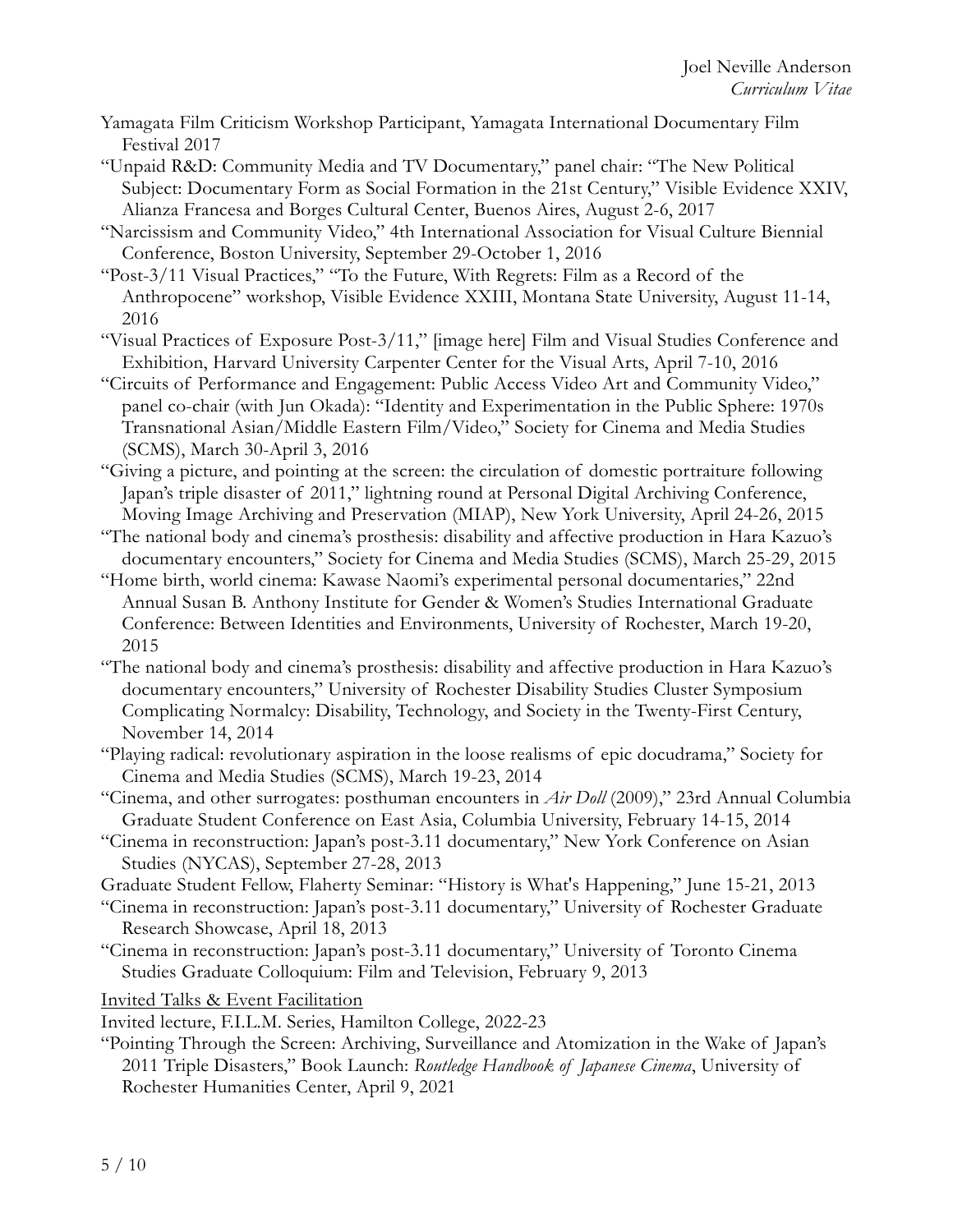"Pointing Through the Screen: Archiving, Surveillance and Atomization in the Wake of Japan's 2011 Triple Disasters," panel: "Culture and Politics," Japanese Cinema from Multiple Perspectives: Global Virtual Symposium + Film Series, Nagoya University and University of Warwick, March 5-7, 2021

Discussion moderation, Flaherty Seminar: "Action," June 15-21, 2019

- Q&A moderation with Megumi Sasaki following screening of *A Whale of a Tale* (2016), Quad Cinema, New York, August 18, 2018
- Seminar in conversation with artist Kota Takeuchi, Soyoung Yoon's Art Senior Seminar, The New School, April 4, 2018
- "Hara Double at the Brattle" video essay, Hara Setsuko Workshop at Institute for Global Cinema and Creative Cultures, University of St Andrews, Scotland, February 5, 2018
- Introduction to *Tracing the Future: Photographer Naoya Hatakeyama* (2015), Japan Society, New York, June 10, 2016
- Introductions at George Eastman Museum, Rochester, NY: *Late Spring* (1949) April 6, 2016, *Late Autumn* (1960) April 26, "Three Times of the Year: Setsuko Hara and Yasujiro Ozu" series; *Election* (2005) January 28, *Office* (2015) February 5, "Symmetry of Violence: 7 Films by Johnnie To;" *Far From Poland* (1984), December 9, 2015, "Here & Elsewhere"

Introduction for *Tokyo Story* (1953), Rubin Museum, New York, June 13, 2014

- Q&A moderation with Hiroyuki Sanada and Tanroh Ishida following preview screening of *The Railway Man* (2014), Japan Society, New York, April 6, 2014
- Introduction for *The Life of Oharu* (1952), "A Tribute to Donald Richie," Japan Society, New York, November 16, 2013
- Guest Lecture on Contemporary Japanese Cinema, Soyoung Yoon's "New Waves of East Asian Cinema," Purchase College, SUNY, March 10, 2011
- Cinematography Workshop Instructor, Deanna Kamiel's New Media MA documentary production courses, The New School, 2009-12

#### **Teaching**

#### Instructor

- "Self-Documentary," Purchase College, SUNY, Spring 2023
- "Close Analysis," Purchase College, SUNY, Fall 2022
- "First-Year Learning Community Seminar: Personal Documentary & First-Person Media in Community," Purchase College, SUNY, Fall 2022
- "Environmental Media," Purchase College, SUNY, Spring 2022
- "Cinema Studies Senior Colloquium," Purchase College, SUNY, Fall 2021
- "Film Programming," Purchase College, SUNY, Fall 2020
- "History of Film Art," Purchase College, SUNY, Fall 2020, Spring 2021
- "Cinema in the Internet Age," Purchase College, SUNY, Spring 2020
- "Introduction to Cinema Studies I," Purchase College, SUNY, Fall 2019, Fall 2022

"New Waves of East Asian Cinema," Purchase College, SUNY, Fall 2019, Fall 2021

- "Experimental Workshop I & II," Purchase College, SUNY, Fall/Spring, 2018-19, 2019-20, 2020-21, 2021-22, 2022-23
- "Introduction to Cinema Studies," The New School, Fall 2018

"Introduction to Women's Studies: Women's Personal Cinema," University of Rochester, Fall 2015

<sup>&</sup>quot;The Art of Film," The New School, Fall 2018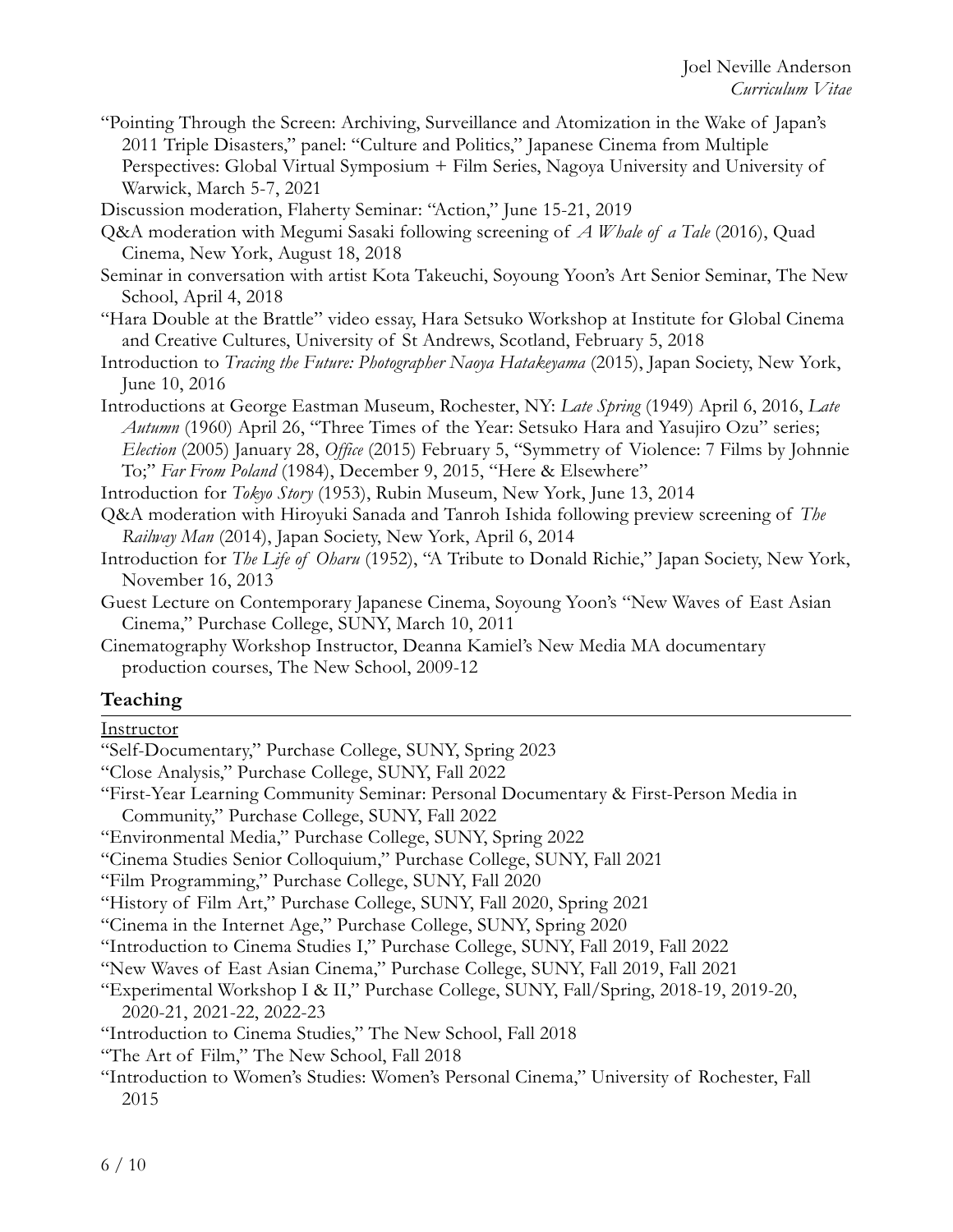Mentorship

- Senior Project Advisor: Cinema Studies (Kennedy DeAugustine, Jake Fenniman, Georgia Formes, Andrea Garcia Escalante, John Hickey, Karina McEvoy, Hunter Newell, Samantha Parmely, Julia Reeder, Daniel Roeder), Playwriting and Screenwriting (Françoise Marie Francis), Purchase College, SUNY, 2019-present
- Independent Study and Learning Assistant Sponsor: Henry Caughey, Fê Fernandes, Françoise Francis, Ian Goodman, Lucas Neufeld, Amelia Wyeth Ponirakis, Purchase College, SUNY, 2019-present
- Senior Project Second Reader: Cinema Studies (Matthew Almont, Jacob Bender, Nezih Bouali, Noah Brown, Chloe Campanelli, Shamylle Estevez, Ian Goodman, Mai-laya Govia, DeShaun Powell, Steven Zaza), New Media (Nicolas Umpierrez, George Witnauer), Playwriting and Screenwriting (Laila Cannold, Christopher D'Anna, Wisdom Johnson, Wayne Landreth), Visual Arts (Ivan Richter), Purchase College, SUNY, 2018-present

Additional Teaching (Community Media, Museum, Non-Profit, Teaching Artist, Assistant)

Teaching Assistant, University of Rochester, 2012-16

"History of Photography II," Prof. Jacob Lewis, Spring 2016

"Advanced Video Art," Prof. Cary Peppermint, Fall 2015

"Film History 1959-1989," Prof. Sharon Willis, Fall 2014

"Issues in Film: Documentary and Mock Documentary," Prof. Jason Middleton, Spring 2013

"Atomic Creatures: Godzilla," Prof. Joanne Bernardi, Fall 2012

"Hayao Miyazaki and Planet Ghibli," Prof. Joanne Bernardi, Fall 2012

Educator, Museum of the Moving Image, weekends 2010-12, Summer 2013

Teaching Assistant, Jacob Burns Film Center, 2009-11

Instructor, Summer Media Intensive, DCTV Professional Youth Media Training, 2009

Teaching Assistant, Purchase College, SUNY, Conservatory of Theatre Arts & Film, 2008-09,

"Cinematic Expression," Prof. Soyoung Yoon, Spring 2008, Fall 2008, Spring 2009

Writing and Film Studies Tutor, Purchase College, SUNY, Learning Center, 2007-09

Teaching Assistant, Purchase College, SUNY, Continuing Education, Youth and Pre-College

Programs in the Arts, "Young Filmmakers," Daniel Kang, Spring 2006

Professional Pedagogical Development

Diversity, Equity & Inclusion in Teaching and Learning Certificate, SUNY Center for Professional Development, expected 2022

Co-Facilitator, Film Faculty Curriculum Workshop, Purchase College, SUNY, 2019 Participant in "Vision & Justice" civic course, Brooklyn Public Library, Spring 2017 Participant in "Critical Pedagogies" Reading Group, University of Rochester, Spring 2016

#### **Curatorial Projects**

Programmer

JAPAN CUTS: Festival of New Japanese Film, Japan Society, New York, Hybrid August 20- September 2, 2021 (27 feature films, 12 shorts, introductions/Q&A moderation)

JAPAN CUTS: Festival of New Japanese Film, Japan Society, New York, Online July 17-30, 2020 (31 feature films, 12 shorts, introductions/Q&A moderation)

"*So Pretty* (2019) with director Jessie Jeffrey Dunn Rovinelli," Purchase College, SUNY, December 9, 2019 (1 feature film, 1 visiting filmmaker with class visit)

Cinema Studies Screening Series committee member, Purchase College, SUNY, 2019-present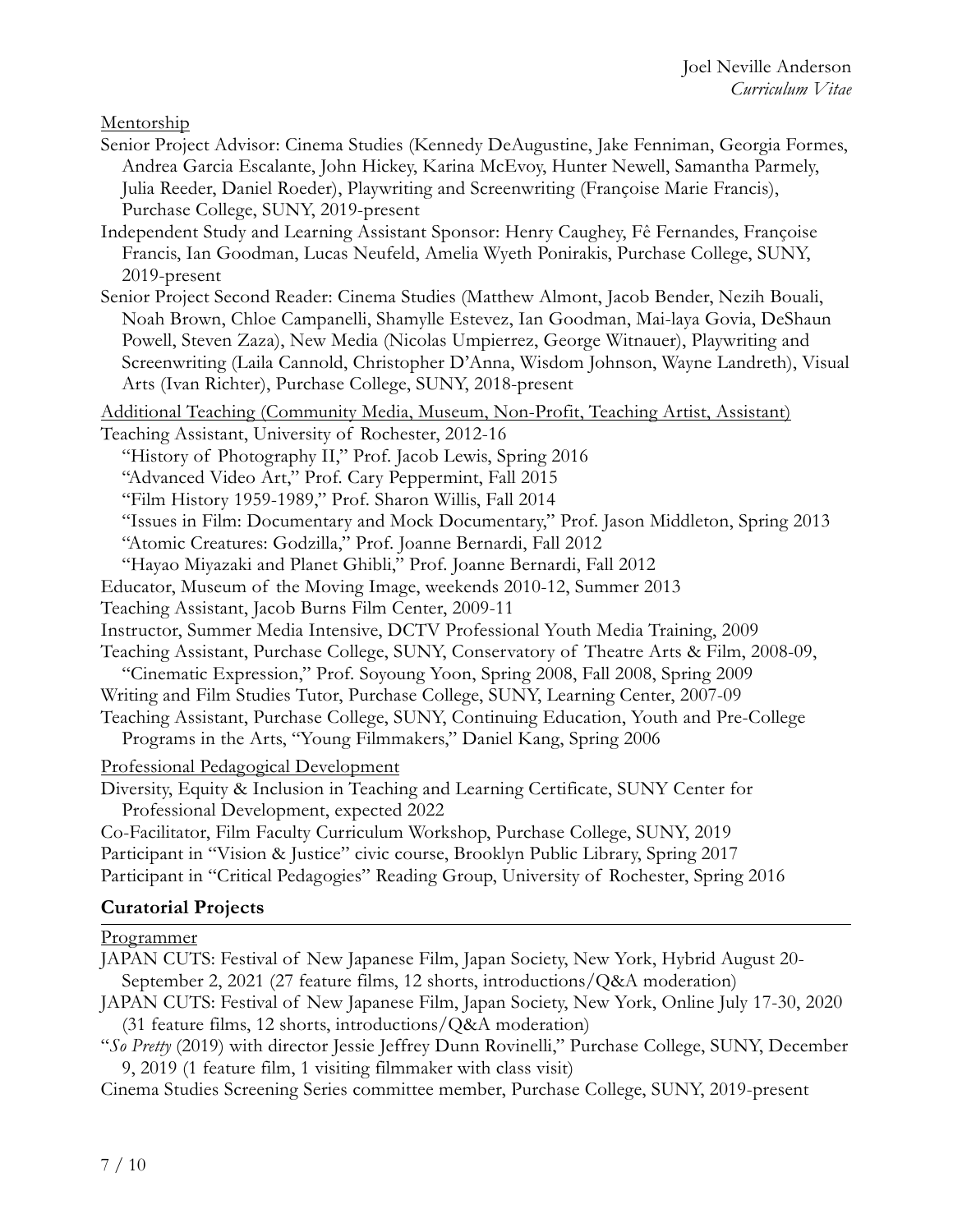- JAPAN CUTS: Festival of New Japanese Film, Japan Society, New York, July 19-28, 2019 (26 feature films, 16 shorts, 22 guests, introductions/Q&A moderation)
- JAPAN CUTS: Festival of New Japanese Film, Japan Society, New York, July 19-29, 2018 (28 feature films, 9 shorts, 21 guests, introductions/Q&A moderation)
- "Documentary Attunements," On Film screening series, University of Rochester, February 19, 2018 (1 feature film, 1 guest lecture)
- JAPAN CUTS: Festival of New Japanese Film, Japan Society, New York, July 13-23, 2017 (28 feature films, 6 shorts, 10 guests, introductions/Q&A moderation)
- "Immigration and Displacement," On Film screening series, University of Rochester, April 17, 2017 (1 feature film, 1 short, 1 guest)
- "Queer Longings: Narratives of Desire," On Film screening series, University of Rochester, November 29, 2016 (1 feature film, 1 short, 1 guest)
- JAPAN CUTS: Festival of New Japanese Film, Japan Society, New York, July 14-24, 2016 (29 feature films, 41 shorts, 23 guests, introductions/Q&A moderation)
- "Voicing on Film," On Film screening series, University of Rochester, February 18, 2016 (6 short films, introductions)
- "Films Made in Kasama and Fukushima," University of Rochester, November 16, 2015 (1 feature film, 1 short, 1 visiting filmmaker with class visit)
- JAPAN CUTS: Festival of New Japanese Film, Japan Society, New York, July 9-19, 2015 (28 feature films, 29 shorts, 16 guests, introductions/Q&A moderation)
- "Godina & Marc on Film, Presented by Jurij Meden," On Film screening series, University of Rochester, March 30, 2015 (5 short films, 1 guest, introductions/Q&A moderation)
- "Andy Warhol's Sexy Silent Films, Presented by Douglas Crimp," On Film screening series, University of Rochester, November 6, 2014 (5 short films, 1 guest lecture)
- JAPAN CUTS: Festival of New Japanese Film, Japan Society, New York, July 10-20, 2014 (28 feature films, 8 guests, introductions/Q&A moderation)
- "Layers/Earths," On Film screening series, University of Rochester, April 3 & 10, 2014 (3 feature films, 7 shorts, 1 guest)
- "Waiting/Action," On Film screening series, University of Rochester, March 27 & 29, 2013 (2 feature films, 4 shorts)

#### Festival Jury Participation

JAPAN CUTS Award, Osaka Asian Film Festival (Indie Forum), Osaka, Japan, March 5-14, 2021 JAPAN CUTS Award, Osaka Asian Film Festival (Indie Forum), Osaka, Japan, March 3-15, 2020 JAPAN CUTS Award, Osaka Asian Film Festival (Indie Forum), Osaka, Japan, March 8-17, 2019 JAPAN CUTS Award, Osaka Asian Film Festival (Indie Forum), Osaka, Japan, March 9-18, 2018 JAPAN CUTS Award, Osaka Asian Film Festival (Indie Forum), Osaka, Japan, March 3-12, 2017 JAPAN CUTS Award, Osaka Asian Film Festival (Indie Forum), Osaka, Japan, March 4-13, 2016

## **Service**

## Department

Themed Event Series Faculty Coordinator, School of Film & Media Studies, Purchase College, SUNY, 2021-22

Search committee member for Film Conservatory, Purchase College, SUNY, 2021-22

Faculty Advisor for *Cinema-Roll* undergraduate journal, Purchase College, SUNY, 2021-present

Panel Co-Producer, "Building the Festival Experience: A Panel on Film Programming," SUNY-Wide Film Festival, April 9-10, 2021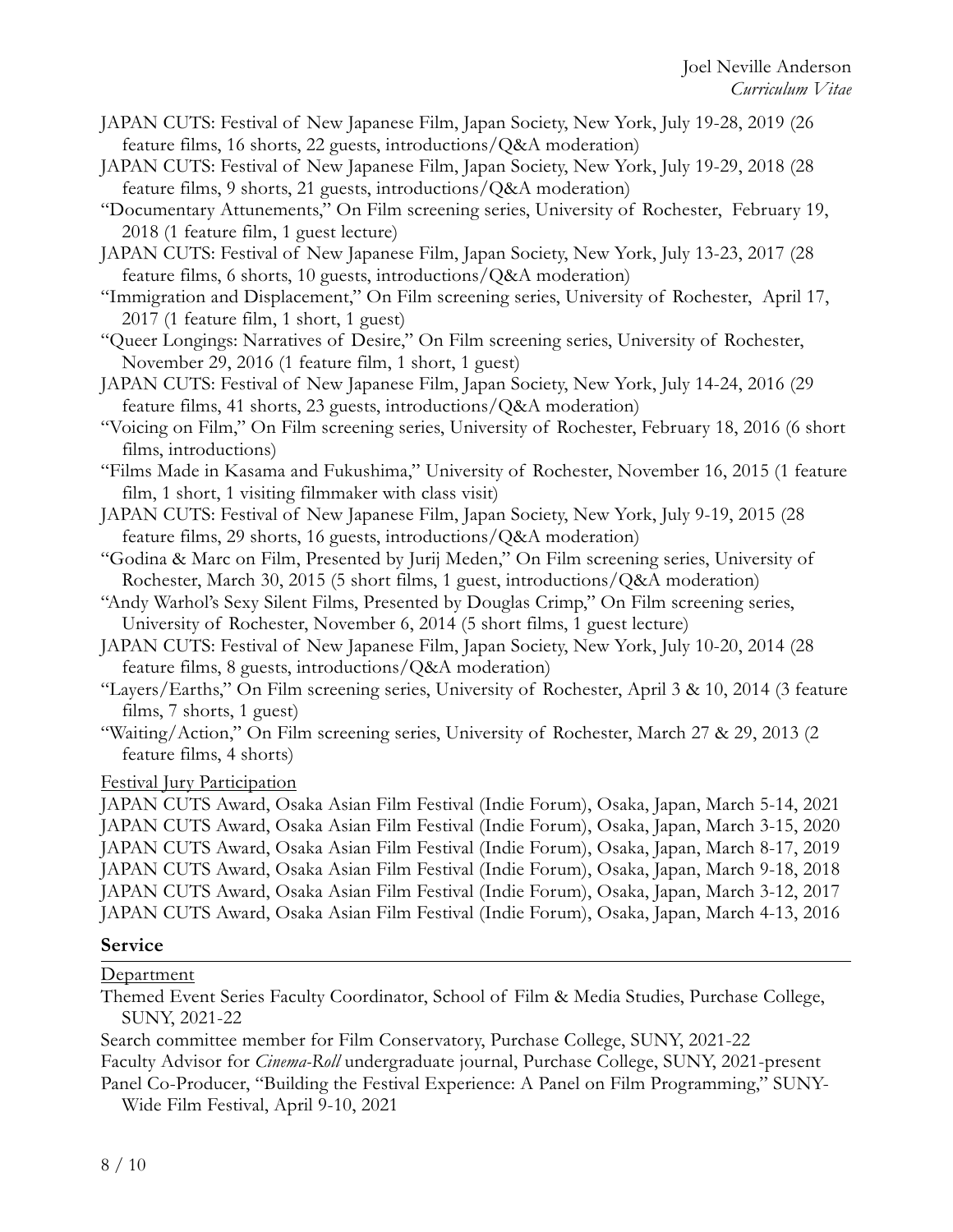Co-Facilitator, Film Faculty Curriculum Workshop, Purchase College, SUNY, 2019

Member of Film, and Cinema Studies Departments, Purchase College, SUNY, 2019-present

VCS Prospective Student Recruitment Assistantship, University of Rochester, Spring 2015, Spring 2016, Spring 2017

Member of Organizing Committee, "Drawing Together: Solidarities, Pictures, and Politics," 10th Visual and Cultural Studies Graduate Conference, University of Rochester, April, 2015

Member of VCS Professional Development Organizing Group, University of Rochester, 2014-15

- Member of Organizing Committee, "A Matter of Time: Temporalities of Material Culture," 9th Visual and Cultural Studies Graduate Conference, University of Rochester, April 5-6, 2013
- Purchase College, SUNY, Faculty Advisor, Lake Placid Film Forum 24 Hour Filmmaking Competition, 2012
- Purchase College, SUNY, Faculty Advisor, Lake Placid Film Forum 24 Hour Filmmaking Competition, winner of Best Film (Robin Pell Award) and Best Actor, 2010

Film Student Advisory Board Senior Class Representative, Purchase College, SUNY, 2008-09

Film Program Rentals Employee, Purchase College, SUNY, Conservatory of Theatre Arts & Film, 2005-08

#### University

- Facilitating Fall and Spring sessions of Cinema Discussion Club, Broadview Senior Living, SUNY Purchase Continuing Education, 2021-22
- Guest Lecturer, "(Community) Video Art," Senior Auditor Summer Lecture Series, Purchase College, SUNY, Summer 2020
- Technos International Week Faculty Representative for Purchase College, SUNY in Tokyo, Japan, Fall 2019
- Volunteer Staff Member, Nitrate Picture Show, George Eastman Museum, Rochester, NY, 2017
- Member of Organizing Committee, The 23rd Annual Susan B. Anthony Institute for Gender, Sexuality, & Women's Studies International Graduate Conference, University of Rochester, Spring 2016

#### **Discipline**

- Peer-reviewer for *Journal of Asian Studies* (Cambridge University Press), 2022; *Studies in Documentary Film* (Routledge), 2019; *positions: asia critique* (Duke University Press), 2016
- Co-producer, *Aca-Media* (monthly podcast from the Society for Cinema and Media Studies and *The Journal of Cinema and Media Studies*), 2015-2019

Volunteer Staff Member (Audio Coordinator), Robert Flaherty Film Seminar, 2015-20, 2022 Managing Editor, *InVisible Culture: An Electronic Journal for Visual Culture* (IVC), 2013-14 Member of Editorial Board, *InVisible Culture: An Electronic Journal for Visual Culture* (IVC), 2013-19

#### Non-Profit Professional Experience

Development Assistant, Japan Society, New York, 2010-12

Film Program Assistant, Japan Society, New York, 2010

Film Program Intern, Japan Society, New York, 2010

## **Memberships & Affiliations**

Visible Evidence, 2014-present

Society for Cinema and Media Studies (SCMS), 2011-present (Member of CinemArts, ExFM, Media and the Environment, and Film and Media Festivals Scholarly Interest Groups)

Film Festival Research Network (FFRN), 2011-present